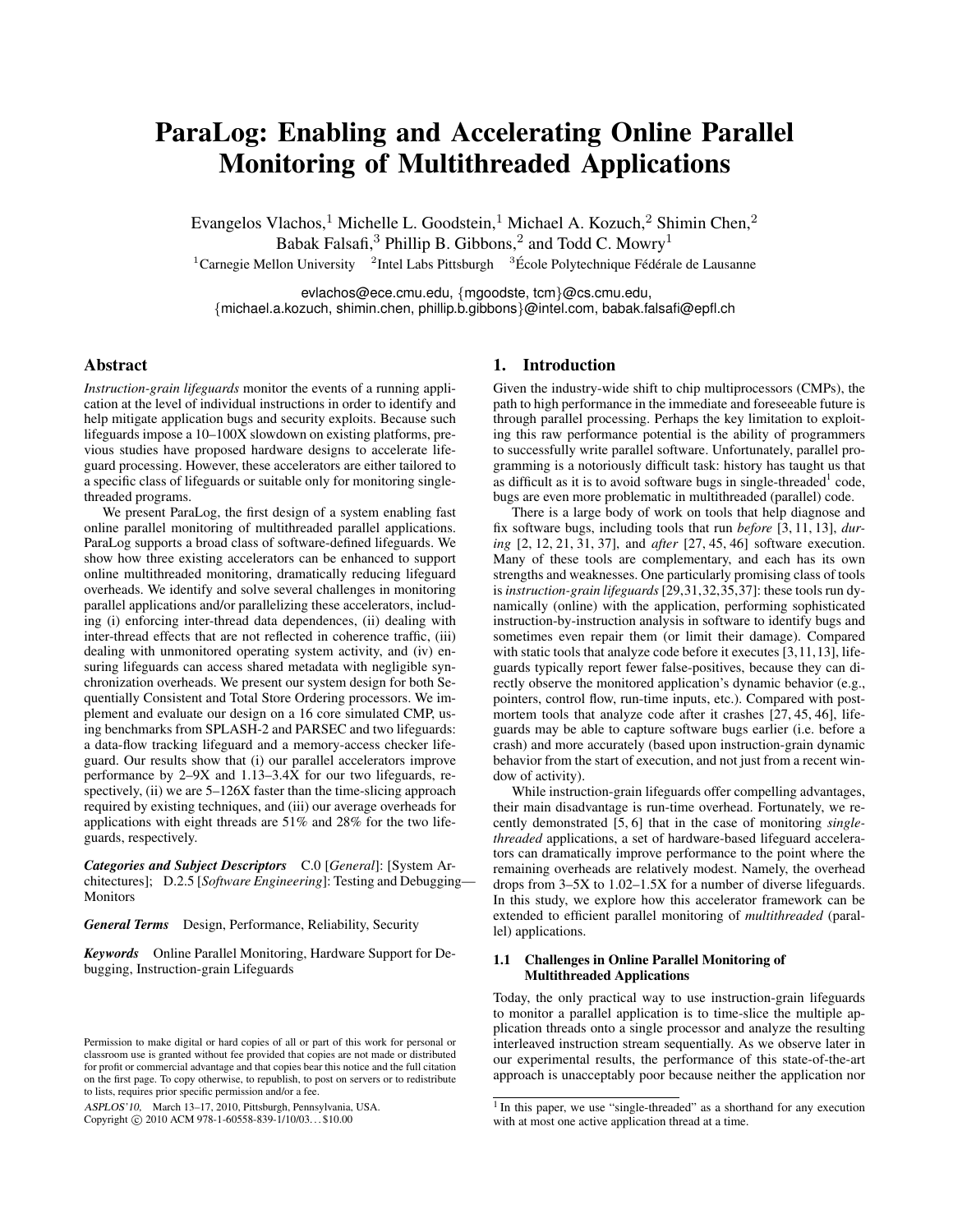the lifeguard can enjoy parallel speedups. To enable both the application and the lifeguard to operate in parallel with high performance, we must overcome three key challenges: (i) adapting the three hardware accelerators from our earlier study [5, 6] to work for multithreaded applications, (ii) capturing inter-thread data dependences between the application threads and reproducing their effects appropriately in the lifeguard processing, and (iii) ensuring the multiple lifeguard threads atomically access their shared view (called *metadata*) of the application's state at negligible cost.

Parallelizing Lifeguard Hardware Accelerators. The three lifeguard accelerators described in our earlier study [5, 6] are *inheritance tracking*, *idempotency filters*, and *metadata-TLBs*. These accelerators, which are applicable to stream-based lifeguard frameworks such as LBA [4] and DISE [8], are a key enabler for online, instruction-grain monitoring. Each showed significant performance gains, and in combination they improved lifeguard performance by a factor of 2–3X when monitoring single-threaded applications. However, because of *remote conflicts* by other threads, the three accelerators require significant modifications to monitor multithreaded applications correctly.

Capturing and Enforcing Inter-Thread Data Dependences. A second major challenge in using lifeguards to monitor multithreaded software is capturing the interactions between application threads and translating them into appropriate synchronization amongst the parallel lifeguard threads. While there has been a significant body of work on capturing inter-thread dependences for the sake of deterministic replay and post-mortem analysis [14,18,22,26,27,45,46], our requirements for lifeguard analysis are somewhat different. For example, our key metric is *end-to-end performance* of the online lifeguard analysis (as opposed to storage size of the compressed log). In addition, as highlighted later in the paper by our accelerator modifications, we must also solve the problem of *logical races*—inter-thread effects that are not reflected in coherence traffic (e.g., a race between a memory access and a  $free()$ ).

Ensuring Metadata Access Atomicity. The third major challenge in using parallel lifeguards to monitor multithreaded software is that the lifeguard threads maintain shared metadata corresponding to the application's state, and these metadata must be atomically read and updated by the parallel threads. Because nearly every application instruction may dictate that a lifeguard read and/or update these metadata, the cost for this atomicity must be nearly free.

## 1.2 Related Work

While there have been a number of hardware proposals for accelerating specific classes of lifeguard analysis algorithms [9, 10, 39, 41,42,47], our goal is to provide a flexible framework that supports *parallel* execution for a diverse range of lifeguards.

Chung *et al.* [7] enhances DBI with transactional memory for monitoring multithreaded applications. It shows that software transactional memory (STM) incurs 41% more overhead than the DBI overhead. In other words, given typical DBI slowdowns of 10-100X, STM incurs another 4.1-41X slowdowns. Nagarajan and Gupta [25] proposes enhancing DBI with hardware modifications to cache coherence so that an application operation and its corresponding lifeguard handler may be executed atomically. Similar to Chung *et al.* [7], this work suffers from the high overhead of DBI, reporting 5-10X overhead.

Regarding capturing and enforcing inter-thread dependences, while our approach builds upon the central insight of previous designs [14, 18, 20, 22, 26, 27, 34, 45, 46] that coherence traffic can help us track inter-thread dependences, our final design is optimized for the requirements of lifeguards, as described later in this paper, including the need to handle *logical races*. Our solution to the logical race problem uses a mechanism similar to one used in Capo [23] for a completely different purpose (i.e., avoiding monitoring during system calls).

Concurrent with this work, Goodstein *et al.* [16] explored an alternative approach to parallel monitoring that requires little or no hardware support, but which can result in some number of false positives.

Finally, there has also been work on parallelizing a lifeguard that is monitoring a single-threaded application [33, 36]; these approaches are orthogonal and complementary to our focus on monitoring multithreaded applications.

#### 1.3 Contributions

This paper makes the following research contributions:

- We present ParaLog, the first design of a system enabling fast online parallel monitoring of multithreaded parallel applications. Our design, which builds upon LBA [4], enables software-defined lifeguards to be ported from single-threaded to multithreaded monitoring with minimal effort.
- We demonstrate how the three hardware accelerators that we proposed earlier [5, 6] as key enablers of online single-threaded monitoring can be modified to support online multithreaded monitoring. We present our system design (including its accelerators) for both Sequentially Consistent and Total Store Ordering processors.
- We identify the problems of *logical races*, *remote conflicts*, and *metadata access atomicity*, and present novel solutions based on techniques we call *conflict alerts*, *delayed advertising*, and *synchronization-free fast paths*.
- We implement and evaluate our design on a 16 core simulated CMP, using benchmarks from SPLASH-2 and PARSEC and two lifeguards: a data-flow tracking lifeguard and a memoryaccess checker lifeguard. Our results show that (i) our parallel accelerators improve performance by 2–9X and 1.13–3.4X for our two lifeguards, respectively, (ii) we are 5–126X faster than the time-slicing approach required by existing techniques, and (iii) our average overheads for applications with eight threads are 51% and 28% for the two lifeguards, respectively.

## 2. Background: Online Sequential Monitoring

This section presents background material on instruction-grain lifeguards, general-purpose (sequential) lifeguard platforms, and hardware accelerators for sequential monitoring.

Instruction-Grain Lifeguards. Instruction-grain lifeguards often have **common structures**, as observed by previous works [5, 6, 30, 31]. First, a lifeguard often maintains a piece of state (called *metadata* or *shadow state*) for every memory location (and/or register) in the application. Second, if executed application instructions are regarded as *events*, then the lifeguard is composed of a set of *event handlers* that are triggered by certain application events. Third, lifeguard event handlers usually center around the metadata: updating the metadata as a result of an event, or reading the metadata for invariant checking.

For example, the TAINTCHECK lifeguard detects memoryoverwrite-based security exploits (e.g., buffer overflow attacks) by monitoring suspect data in the application's address space [32]. It maintains for every memory location a 1-bit "tainted" state, which is initialized to untainted. Unverified input data, such as those from the network or from untrusted disk files, are marked as tainted. TAINTCHECK tracks the propagation of tainted data: For each executed application instruction, TAINTCHECK computes the tainted state of the destination of the instruction by performing a logical OR operation on the tainted states of all the source operands.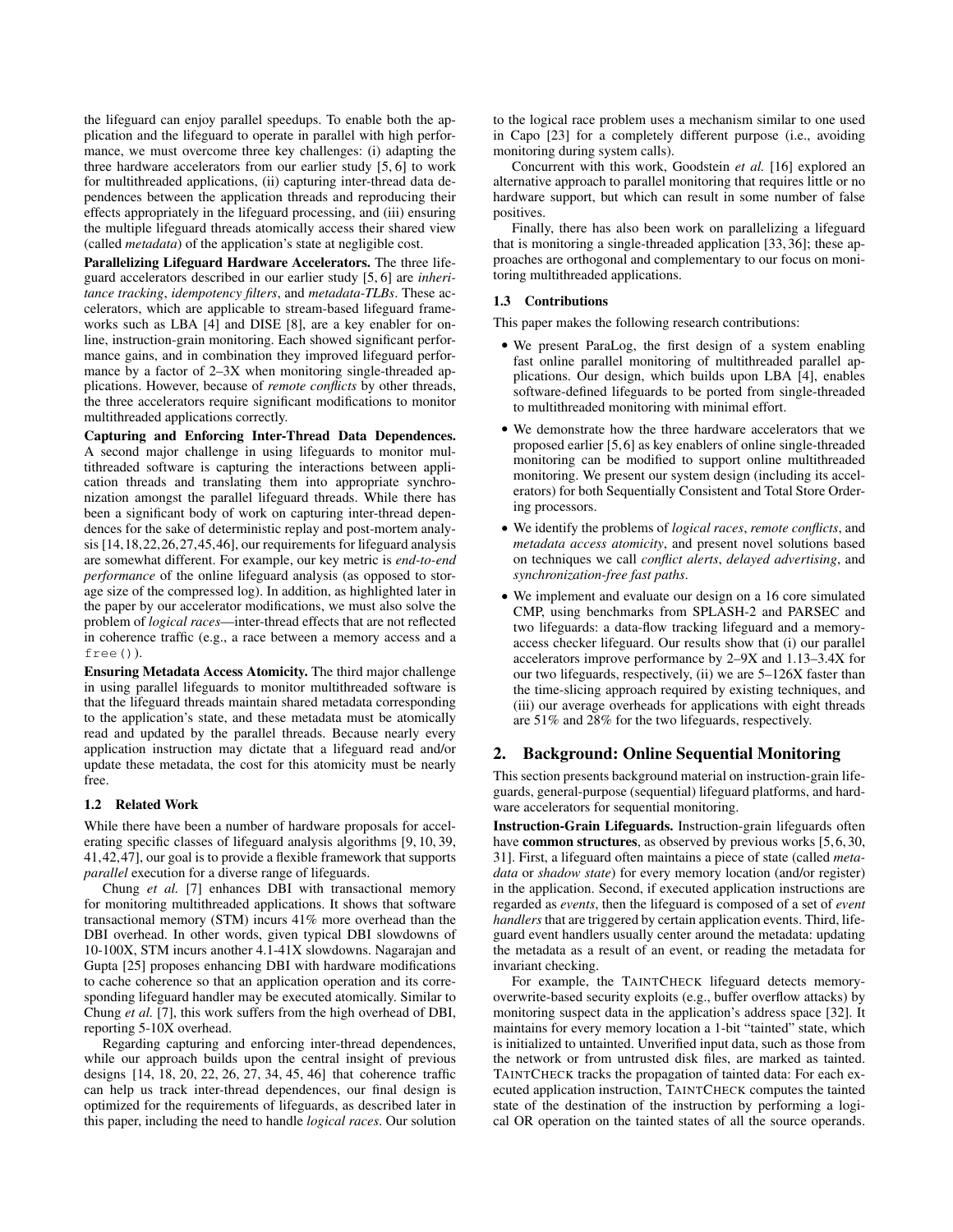

Figure 1. General-purpose online sequential monitoring platform. The left and right halves may run on different cores (as in LBA).

TAINTCHECK reports a security violation if tainted data are used in critical ways, such as in jump target addresses or in the format strings of printf-like calls.

General-Purpose Sequential Lifeguard Platforms. In softwareonly solutions, lifeguards are implemented on top of dynamic binary instrumentation (DBI) systems [2, 21, 31]. However, these *software-only solutions often incur 10–100X slowdowns* [28, 31, 40]. The large slowdowns result from two orthogonal types of overheads: (i) the DBI cost, such as extracting and delivering instruction events; and (ii) the overhead of lifeguard event handlers, which are invoked on (nearly) *every* application instruction. Because software-only solutions are far too slow, several recent studies exploit hardware designs that address these overheads. In this paper, we are mainly interested in general-purpose hardware solutions, which efficiently support a wide range of lifeguards, as opposed to hardware proposals that focus only on specific lifeguards [9, 10, 38, 42, 47, 48]. We believe that both flexibility and efficiency are important for making an impact on future processors.

Figure 1 depicts a general-purpose lifeguard platform for monitoring sequential applications [6]. On the left, as the monitored application executes, the event-capture hardware extracts information of dynamic instructions and creates a stream of *event records*. The dashed box illustrates examples of application events. On the right, the event delivery hardware retrieves records from the event stream, and issues lifeguard *event handlers* that are registered by the lifeguard software for the corresponding event types. These hardware components significantly reduce overhead (i) above. However, the remaining overhead is still significant (e.g., 3–5X slowdowns [4]).

Three Hardware Accelerators for Sequential Monitoring. To reduce overhead (ii) above, in an earlier study [5, 6] we identified three common sources of lifeguard event handlers' overhead by studying a wide range of lifeguards, and proposed three hardware accelerators for addressing them, as shown in Figure 1. First, propagation tracking (e.g., in TAINTCHECK), which often requires frequent metadata updates, is accelerated by *Inheritance Tracking (IT)*. IT tracks the inherits-from information for application registers in hardware, significantly reducing the number of delivered metadata update events. Second, invariant checks using metadata can be very frequent. However, if the metadata have not been changed since a previous check, a later check on the same metadata can be idempotent. *Idempotent Filters (IF)* cache a small number of recently seen checks to filter out idempotent (thus redundant) checks. Third, metadata address computation is performed in almost all handlers, and may cost more than half of the total instructions in a simple handler. *Metadata-TLB (M-TLB)* provides a fast lookup table to speed up this operation. These three accelerators are useful for a wide variety of lifeguards [6], including those detecting memory-access violations [29,31], data races [37], and security exploits [32, 35].

In our earlier work [5, 6], we implemented the three hardware accelerators in a Log Based Architectures (LBA) lifeguard platform. LBA augments every core in a chip multiprocessor with lifeguard monitoring hardware, including event capture, event delivery, and hardware accelerators, as shown in Figure 1. Given users' relative preferences of performance, power, and correctness, lifeguard monitoring can be dynamically enabled. A monitored application, which must be single-threaded, runs on one core, and the lifeguard runs on another core. The event stream is instantiated as a log buffer (e.g., 64KB) in the last level on-chip cache. Compression techniques can successfully reduce the average size of an event record to less than 1 byte [4]. If the log buffer is full, then the application core stalls; if the log buffer is empty, then the lifeguard core stalls. LBA supports damage containment at the system call boundary by stalling the application at (specified) system calls until the lifeguard finishes processing/checking the remaining records in the log buffer. Combining the three hardware accelerators, LBA achieves lower than 50% slowdowns for a number of diverse lifeguards.

Naturally, the constraint that the framework described above is unable to handle multithreaded applications presents a serious limitation in modern multicore environments.

## 3. Online Parallel Monitoring: Design Overview

In this paper, we propose ParaLog, a general-purpose platform for online monitoring of multithreaded parallel applications, as shown in Figure 2. Compared to Figure 1, components with new features for parallel monitoring are highlighted. Our goal is to support correct and efficient parallel monitoring while minimizing the lifeguard developers' efforts to port a single-threaded lifeguard. To achieve this goal, our design addresses the following three major challenges.

Application Event Ordering. Every application thread is monitored by a corresponding lifeguard thread. To reduce delays, each lifeguard thread greedily processes its application thread's event stream asynchronously with respect to other event streams, except where necessary to preserve lifeguard correctness. Specifically, because multiple application threads share the same address space, their data sharing and synchronization activities will result in dependences among instruction events. To maintain the correct view of the application's state, the lifeguard must process application events in an order that reflects these dependences. In TAINT-CHECK, for example, if one application thread taints a memory location that is read by another application thread, the corresponding lifeguard threads must process the former event prior to the latter event, in order to ensure lifeguard correctness. We propose two new hardware components that capture event orders at the application side, and enforce event orders at the lifeguard side, respectively.

Our *order capturing component* is inspired by previous work on system-wide deterministic replay in multi-processor systems [18,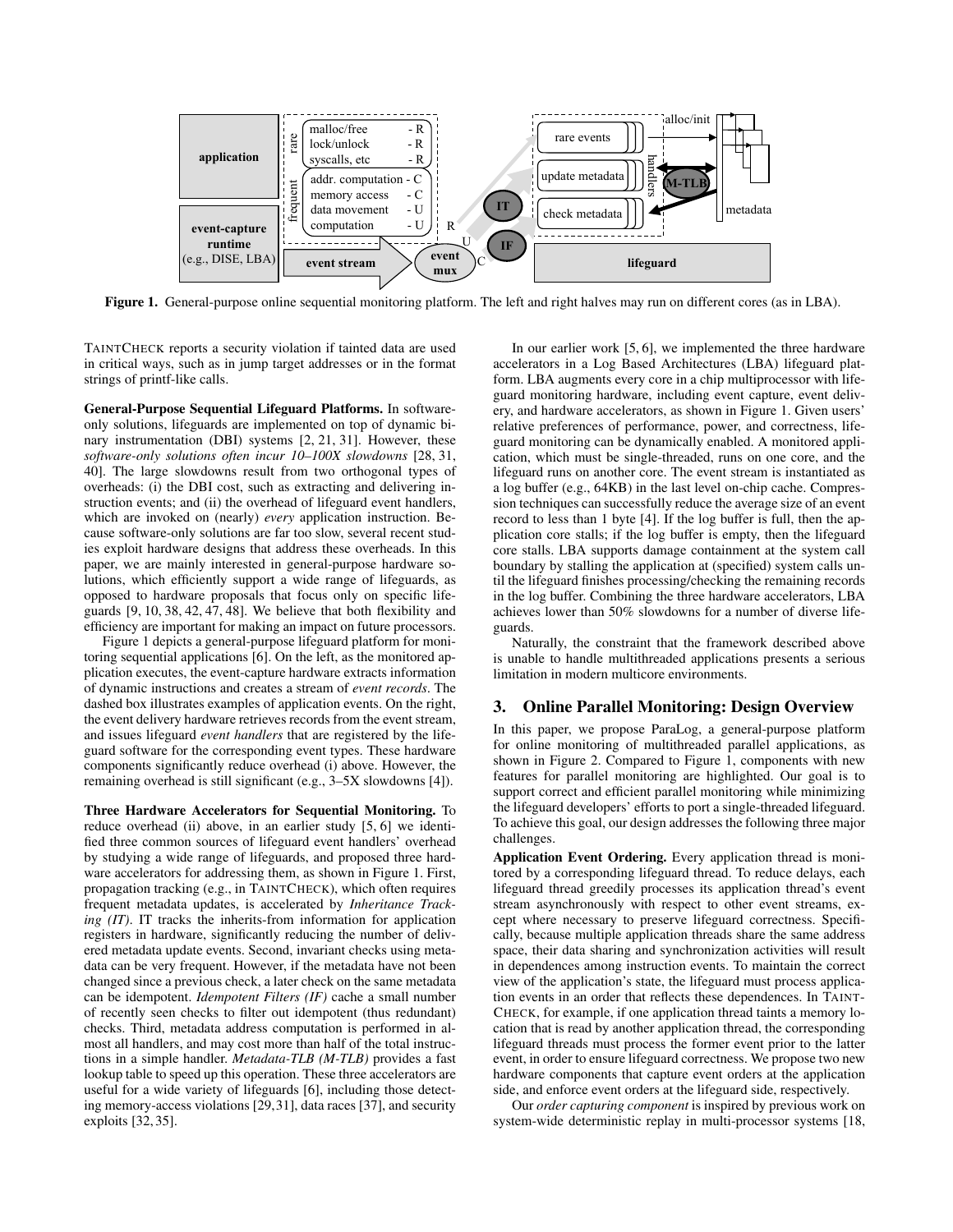

Figure 2. General-purpose online parallel monitoring platform, highlighting components with new features.

22, 26, 27, 45, 46]. It captures event dependences by observing and augmenting cache-coherence messages, and records inter-thread dependence arcs in the event streams, as shown in Figure 2. In particular, the starting point (thread ID, record ID) of a dependence arc is recorded in the event stream associated with the receiving end of the arc. Unlike most previous studies, our design focuses on order capturing at the application level within a monitored application, rather than for the entire system, for two reasons: (i) user-mode lifeguard code should not have visibility into OS kernel state; and (ii) multiple separate applications can be monitored at the same time with little interference. However, it entails that dependence arcs related to OS kernels will be lost. We describe our mechanism to compensate for this in Section 5.4. While we primarily focus on detailed FDR-style [45] dependence capturing, our results show that less detailed dependence capturing can reduce hardware complexity with only a minimal loss in lifeguard performance.

Our *order enforcing component* enforces the captured arcs, without modification to the lifeguard-specific code. If there is a dependence arc from event  $i$  in event stream  $t$  to event  $i'$  in event stream  $t'$ , the order enforcing components collaborate to ensure that only after lifeguard thread  $t$  finishes processing event  $i$  can event  $i'$ be delivered to lifeguard thread  $t'$ . Thus, each lifeguard thread can safely process its delivered event stream, without concerns with inter-thread application dependences. The basic idea is as follows, illustrated with the above example. The order enforcing component for any lifeguard thread  $t$  publishes globally a progress indicator, *progress*t, indicating the record ID of the last event record processed by  $t$ . Because of the above dependence, event  $i'$  has an associated dependence record  $(t, i)$ . Upon seeing dependence  $(t, i)$ , the order enforcing component for thread  $t'$  reads  $progress<sub>t</sub>$ , and only delivers event i' if  $progress_t > i$ . If the condition is false, a generic "dependence stall" event is delivered to thread  $t'$  instead. We will describe more details in Sections 5.1 and 5.2, including how to efficiently implement the globally advertised progress indicators.

Moreover, we mainly assume the Sequential Consistency (SC) memory model in our discussions. However, our solution can be extended to Total Store Ordering (TSO), as will be detailed in Section 5.5.

Accurate Asynchronous Analysis. As mentioned above, each lifeguard processes asynchronously its application thread's event stream, with respect to other lifeguards, but also with respect to the execution of the application. While the event transport mechanism introduces a delay between fault exercise and error detection, we contain the impact of any faults or vulnerabilities in the application space by enhancing the OS to suspend the application threads on system call boundaries and permitting execution to continue only after the lifeguard determines that the system call inputs are safe, similar to [6].

Metadata Access Atomicity. As discussed in Section 2, lifeguards typically maintain metadata state for every memory location in the application's address space. In parallel monitoring, this means that all lifeguard threads share a global data structure containing metadata, as shown in Figure 2. Therefore, all metadata accesses must be properly synchronized. Note that metadata accesses are performed in nearly all lifeguard event handlers. A naive approach is to apply synchronization primitives to all metadata accesses. However, frequent lifeguard event handler code paths are typically composed of only a few instructions (e.g., less than ten instructions) [6], while an atomic x86 instruction (e.g., xchg) locks the off-chip memory bus, often requiring over a hundred cycles. Thus, such a naive approach can lead to prohibitively high overhead. Fortunately, our design for capturing and enforcing dependence arcs provides the key ingredients for avoiding synchronization overheads. This is detailed in Section 5.3, where we show that for a wide range of lifeguards (as characterized by properties we define), no explicit synchronization is required to preserve metadata access atomicity in an event handler's frequent "fast path" (*synchronization-free fast paths*).

Local Hardware Accelerators with Possible Remote Conflicts. The hardware accelerators all maintain monitoring states: Inheritance Tracking (IT) keeps inherits-from information, Idempotent Filters (IF) cache recently seen check events, and Metadata TLB (M-TLB) caches frequently used metadata page mappings. Note that some events may conflict with (i.e., invalidate) an accelerator's state. For example, a malloc/free event may significantly change metadata, thus conflicting with an accelerator's state. Moreover, if A is an inherits-from address recorded in IT (implying that a register's metadata is inherited from  $A$ 's current metadata), then any instruction that overwrites  $A$  is a conflicting event (because it may change A's metadata) [6]. In the sequential setting, an accelerator is able to observe all the events and detect all the conflicts. It flushes or invalidate its state upon seeing a conflicting event.

However, detecting conflicts is a major challenge in the parallel setting. As shown in Figure 2, an accelerator can only observe events local to a lifeguard thread, while a remote event may be conflicting. In Section 4, we propose two mechanisms (*delayed advertising* and *conflict alerts*) for dealing with remote conflicts by exploiting the existing dependence arcs and employing a broadcasting mechanism, respectively.

# 4. Accelerating Online Parallel Monitoring

Hardware accelerators are essential to achieve low overhead lifeguard monitoring, as described in Section 2. The three hardware ac-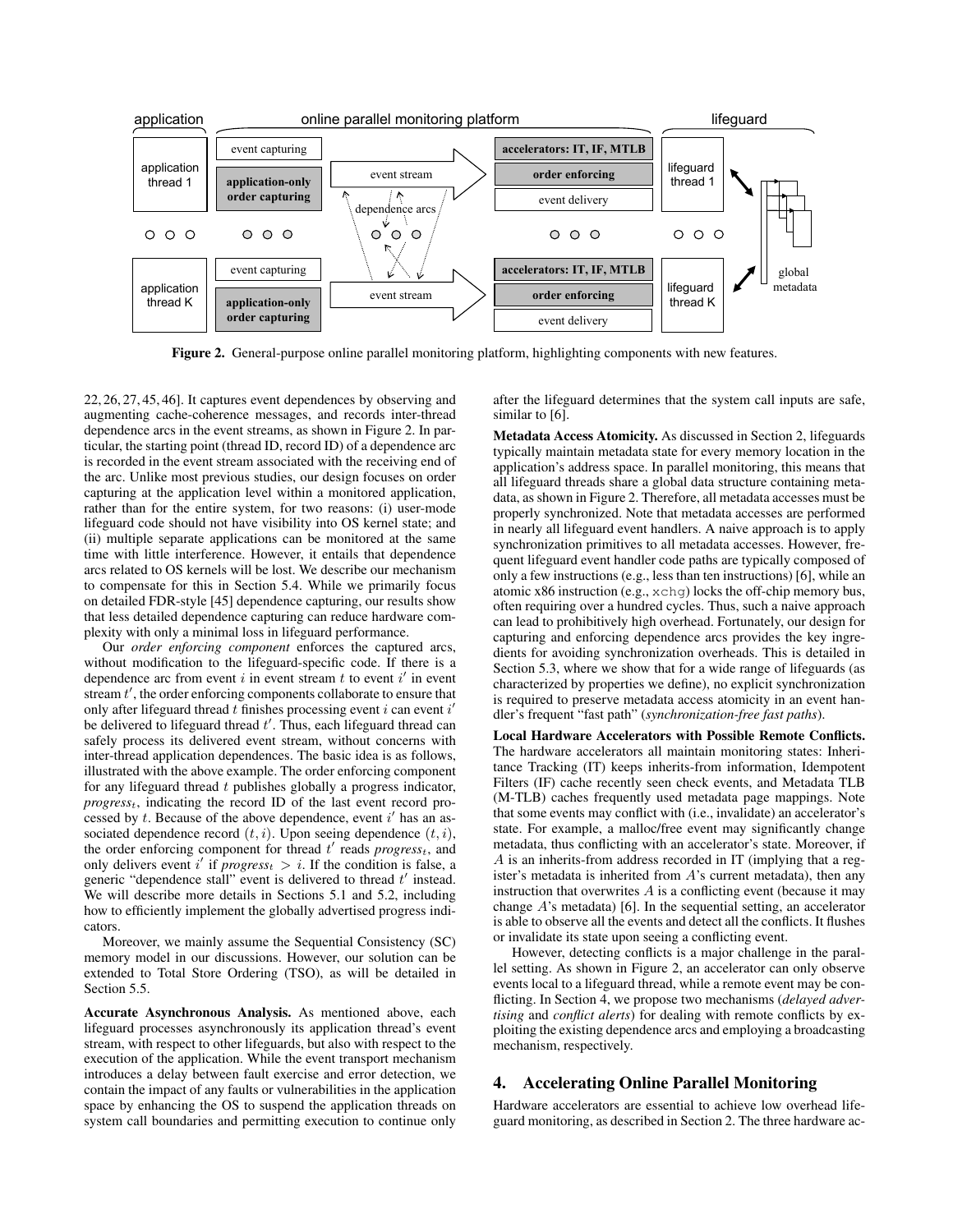

Figure 3. Handling instruction-level remote conflicts for IT, by setting *progress* to be the minimum RID in the table.

celerators (IT, IF, M-TLB) were shown to improve the performance of a number of interesting lifeguards [5, 6]. However, these techniques do not immediately translate to the parallel world. In Section 4.1, we analyze the hardware accelerators to illustrate the major challenge: efficiently detecting and handling remote conflicts. We describe two mechanisms that target instruction-level remote conflicting events and high-level remote conflicting events in Section 4.2 and 4.3, respectively. In Section 4.4, we describe how to support IT, IF, and M-TLB with these mechanisms.

#### 4.1 Key Challenge in Accelerating Parallel Monitoring: Remote Conflicts

The three hardware accelerators all maintain monitoring states for accelerating lifeguard operations. For correctness, all or parts of monitoring states must be flushed or invalidated upon certain conflicting events; otherwise the monitoring states may be corrupted. In a sequential setting, all the events are seen by an accelerator and therefore it is able to detect conflicts locally. However, in parallel monitoring, an accelerator can only see events local to a lifeguard thread, thus posing the challenge of efficiently handling instructionlevel and high-level remote conflicts.

IT (Inheritance Tracking). Figure 3 depicts a scenario where monitoring correctness of TAINTCHECK is violated because of an instruction-level remote conflict for IT. As shown in Figure 3(a), two event streams are being consumed by two lifeguard threads. Figure 3(b) shows the monitoring states maintained in hardware at thread 0. We begin by describing how IT works. Let us focus on event stream 0 and ignore the RID-related fields. As described in Section 2, TAINTCHECK maintains 1 tainted bit per memory location and tainted state for every register of the application. It tracks the propagation of tainted states and detects critical uses of tainted locations as security violations. Therefore, for every event in event stream 0, TAINTCHECK must perform a corresponding metadata operation. For example, for event  $i$ , metadata of  $A$  must be copied to metadata of  $\%$ eax. Similarly, for event  $i + 2$ , metadata of  $\%$ ebx must be copied to metadata of  $B$ . It is easy to see that events  $i$  to  $i + 2$  actually propagate tainted state from A to B. Without IT, the event delivery component invokes a TAINTCHECK event handler for every event, performing the above metadata operations. IT aims to reduce the number of delivered events by tracking inheritsfrom addresses for all the application registers. There is one row per register in the hardware IT table. For simplicity, Figure 3(b) shows only the relevant IT table rows. After  $i$ , IT records  $\overline{A}$  in row  $\%eax$ , without delivering the actual event to TAINTCHECK. After  $i + 1$ , the IT row  $\%$ eax is copied to row  $\%$ ebx, also without event delivery. After  $i + 2$ , IT finds out that A is copied to B, and delivers to TAINTCHECK a single memory to memory copy event, mem\_to\_mem( $B$ , $A$ ). In this way, IT delivers a smaller number of events instead of one for each record, significantly reducing the amount of work for the lifeguard. However, because the read of metadata associated with  $A$  is delayed, the system must compensate for potential conflicting events that intervene.

As shown in Figure 3(a),  $j$  represents a conflicting event: it overwrites an inherits-from location recorded in the IT table. If event j were delivered before  $i+2$ , then TAINTCHECK would overwrite the metadata state for  $A$ . By the time that mem<sub> $\text{t}$ </sub> mem (B, A) were delivered, the original metadata state for A would have been lost and TAINTCHECK would copy  $A$ 's new state to  $B$ 's metadata. This is a wrong operation! In a sequential setting, this problem is solved by checking every store address against all the recorded inheritsfrom locations for conflicts [6]. Upon detecting a conflict, the affected IT rows are flushed: delivered to the lifeguard then cleared. For example, in the above conflicting scenario, event i and  $i + 1$ will be delivered before  $j$ , leading to correct TAINTCHECK operations. However, this proposed solution is incomplete for parallel monitoring because IT at thread 0 does not see event  $\dot{\jmath}$  at thread 1.

Besides instruction-level conflicts, a lifeguard may require flushing the IT table upon high-level events (such as malloc/free). An example is MEMCHECK [31], a memory checking lifeguard that tracks the propagation of the initialized states of memory locations [31]. Therefore, IT requires handling of both instruction-level and high-level remote conflicts.

IF (Idempotent Filters). IF caches recently seen check events, whose types are configurable by lifeguards. If an incoming event hits in the IF cache, the event is regarded redundant and not delivered to the lifeguard. IF cache entries are invalidated upon certain events that are also configurable. For example, ADDRCHECK [28] is a lifeguard that checks whether the memory location in every read/write has been allocated. Two checks to the same address are idempotent if there is no malloc/free in between. Therefore, IF can be configured to cache memory events, and invalidated upon high-level malloc/free events. Moreover, in general, it is possible that instruction-level events that change metadata states may also trigger IF cache invalidation. Therefore, IF also requires handling of both instruction-level and high-level remote conflicts.

M-TLB (Metadata TLB). M-TLB uses a fast hardware lookup table to maintain the most frequently used mappings between application virtual page addresses and metadata virtual page addresses. Given an application data address in an event, the metadata address can be efficiently computed using M-TLB. Typically, a lifeguard dynamically allocates metadata pages when the corresponding data addresses are first used (e.g., by malloc). Simple lifeguard implementations do not need to worry about de-allocating metadata pages; they simply mark the metadata states to be invalid. In such cases, M-TLB entries will always be valid. However, more sophisticated lifeguard implementations may de-allocate metadata pages for saving system space. De-allocations can only happen after high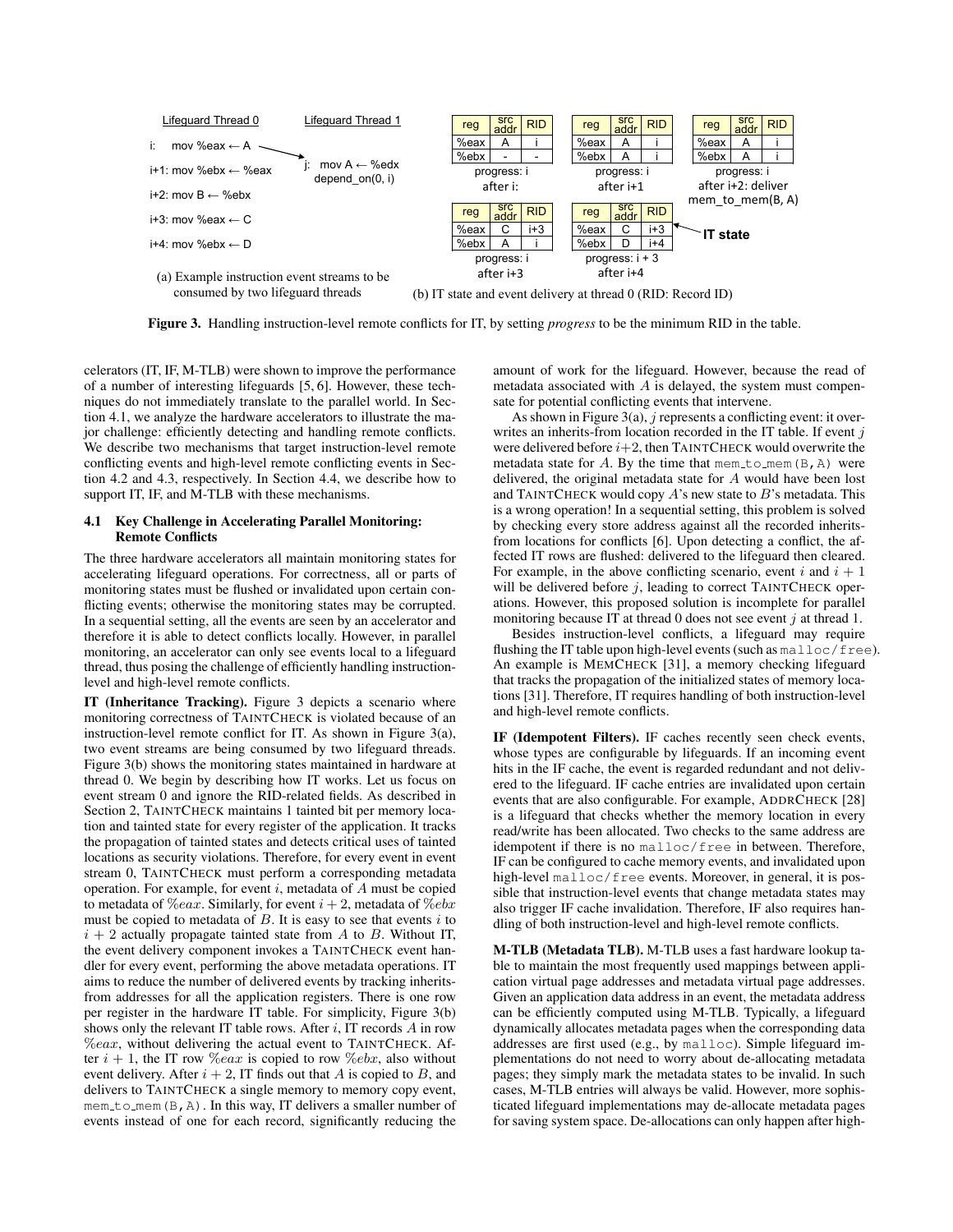level application events, such as free. In this situation, remote high-level events may conflict with M-TLB states.

#### 4.2 Delayed Advertising for Instruction-Level Remote **Conflicts**

We make the following observations regarding the relationship of dependence arcs and instruction-level remote conflicts. If an accelerator keeps monitoring state related to event  $i$  and a remote event  $j$  conflicts with this state, event  $i$  and event  $j$  must access the same application address and one of them must be a write. Therefore, event i and event j must be ordered by dependence  $arc(s)$ , as illustrated by Figure 3. However, event  $j$  may not be ordered relative to the later event (e.g.,  $i + 2$ ) that manifests the remote conflict. To make matters worse, dependence arcs are recorded at the receiving ends because of the nature of the order capturing mechanism. As a result, an accelerator may never be aware of the dependence event that causes the conflict.

Our solution exploits the enforced order for the dependence  $\arccos$ ) from i to j. As described in Section 3, the order enforcing component for a lifeguard thread  $t$  publishes globally  $progress<sub>t</sub>$ , indicating the record ID of the last event processed by  $t$ . In the example of Figure 3, thread 1 checks the progress of thread 0 by reading *progress*<sup>0</sup>, and delivers event j only if  $progress<sub>0</sub> > i$ . Therefore, we can control thread 1's progress by delaying the advertising of *progress*0. Intuitively, if the monitoring state related to event  $i$  is kept in an accelerator, we can regard event  $i$  as still being processed. Only after the state of  $i$  is no longer kept by accelerators do we report globally that all lifeguard processing related to event i completes.

Our solution is illustrated in Figure 3(b). We add an RID field for every IT table row to record the RID associated with the inherits-from address. The field is copied along with other fields for a register-to-register copy operation (e.g.,  $i + 1$ ). The progress indicator *progress*<sup>0</sup> is computed as the minimum of all the recorded  $RIDs$ . In this way, thread 1 will deliver j only after  $i + 4$ , thus successfully avoiding the remote conflict from causing any problem.

Once an  $RID$  is recorded in an IT row of register  $R$ , it stays until the row is overwritten or flushed under one of the following situations. First, register  $R$  is overwritten in a later event. Second, because we continue to monitor local conflicts as in the sequential setting, if a local event conflicts with the row of  $R$ , then we flush the row by delivering an event to the lifeguard. Third, in case of a dependence stall (waiting for a remote thread), we flush all the IT entries, and publish an accurate *progress*. In this way, we guarantee that there is no deadlock resulting from delayed advertising. Finally, we support an optional threshold. If  $progress<sub>t</sub>$  for a lifeguard thread  $t$  is smaller than the record ID of the last event processed by t by more than the threshold, we forcefully flush IT entries to refresh *progress<sub>t</sub>*.

Regarding the computation of the minimum of the RIDs in the IT table, this operation is not in the critical path. Because our purpose is to delay the delivery of event  $j$ , it is always correct to report an older (smaller) minimum as *progress*. Therefore, we just need a reasonably fast mechanism for this computation. Moreover, we can reduce the frequency of the computation by checking to see whether or not the IT table row containing the previous minimum RID has been overwritten or flushed.

#### 4.3 *ConflictAlert* Messages for High-Level Remote Conflicts

High-level remote conflicts have different characteristics from instruction-level remote conflicts. Consider the case of a free high-level event  $F$  and a memory read event  $M$  that accesses a location in the freed address range. If an accelerator maintains monitoring states related to  $M$ , then  $F$  may be a conflict (depending on the lifeguard). However, unlike instruction-level remote conflicts,  $F$  may not be ordered relative to  $M$  by any dependence arc. The free library call often creates free block information close to the boundaries of the address range, while  $M$  may access a location far away from the boundaries. Therefore, there may be no cache coherence messages linking the two events although  $F$  and  $M$  are logically related, creating a *logical race*. In such cases, the solution in Section 4.2 does not apply. On the other hand, high-level events are much less frequent than instruction-level events, opening new opportunities for solving the problem.

We propose to employ a mechanism that broadcasts alert messages for specified high-level events, called *ConflictAlert* messages. The basic idea is as follows. The event capturing component at the application side provides the mechanism for sending *ConflictAlert* messages. Consequently, a customized wrapper library can intercept important high-level library calls and broadcast *ConflictAlert* messages. Upon receiving such a broadcast message, the event capturing component associated with each executing thread creates a record in its event stream. At the lifeguard side, such a *Conflict-Alert* record triggers invalidation or flushing of accelerator states. Our design enables the lifeguard to configure the set of interesting high-level events at lifeguard initialization time. The details of the *ConflictAlert* mechanism will be described in Section 5.4.

#### 4.4 Supporting Three Hardware Accelerators

As discussed in Section 4.1, in general, IT and IF require handling both instruction-level and high-level remote conflicts, while M-TLB requires handling only high-level remote conflicts. For IT and IF, we employ Delayed Advertising for avoiding instruction-level remote conflicts from corrupting metadata states. For IT, IF, and M-TLB, we employ *ConflictAlert* messages for high-level remote conflicts. Upon seeing a *ConflictAlert* record, IT may flush the IT table according to the configuration specified by the lifeguard. Likewise, IF may invalidate its cache, and M-TLB may flush its fast lookup entries.

## 5. Capturing and Enforcing Event Ordering

To handle fine-grain dependence events, ParaLog makes use of cache-coherence messages. However, it differs from FDR [45] and related work in that (i) dependences are tracked per-application rather than system-wide, (ii) the sequence of dependence events are gathered per application-thread rather than centralized, and (iii) the dependence information is consumed *online* (ideally on other cores from the same die as the application cores). While recent work [23] investigated property (i) in the context of special hardware, we assume a conventional cache-coherent multicore processor.

#### 5.1 Capturing Fine-Grain Application Dependence Events

The event capturing components on which the monitored application runs (Figure 2) collect information on every dynamic *event* in the monitored application, including retired instructions, system calls, and important library calls (such as malloc/free) as in [5, 6]. We extend this design with an *order capturing component* to record happened-before dependences exposed by cache coherence activities, as depicted in Figure 4(a).

Similar to FDR, we augment each processor core with a counter that is incremented by one when an instruction/ $\mu$ op retires. (This counter is used as the aforementioned record ID for the corresponding event.) We also augment every L1 cache block with a field to record the counter value when the cache block was last accessed. The counter value is piggy-backed onto cache coherence messages. In our system, however, these counter values are (thread id, counter) tuples, and the processor maintained tuple is saved and restored by the OS during context-switch events. Further,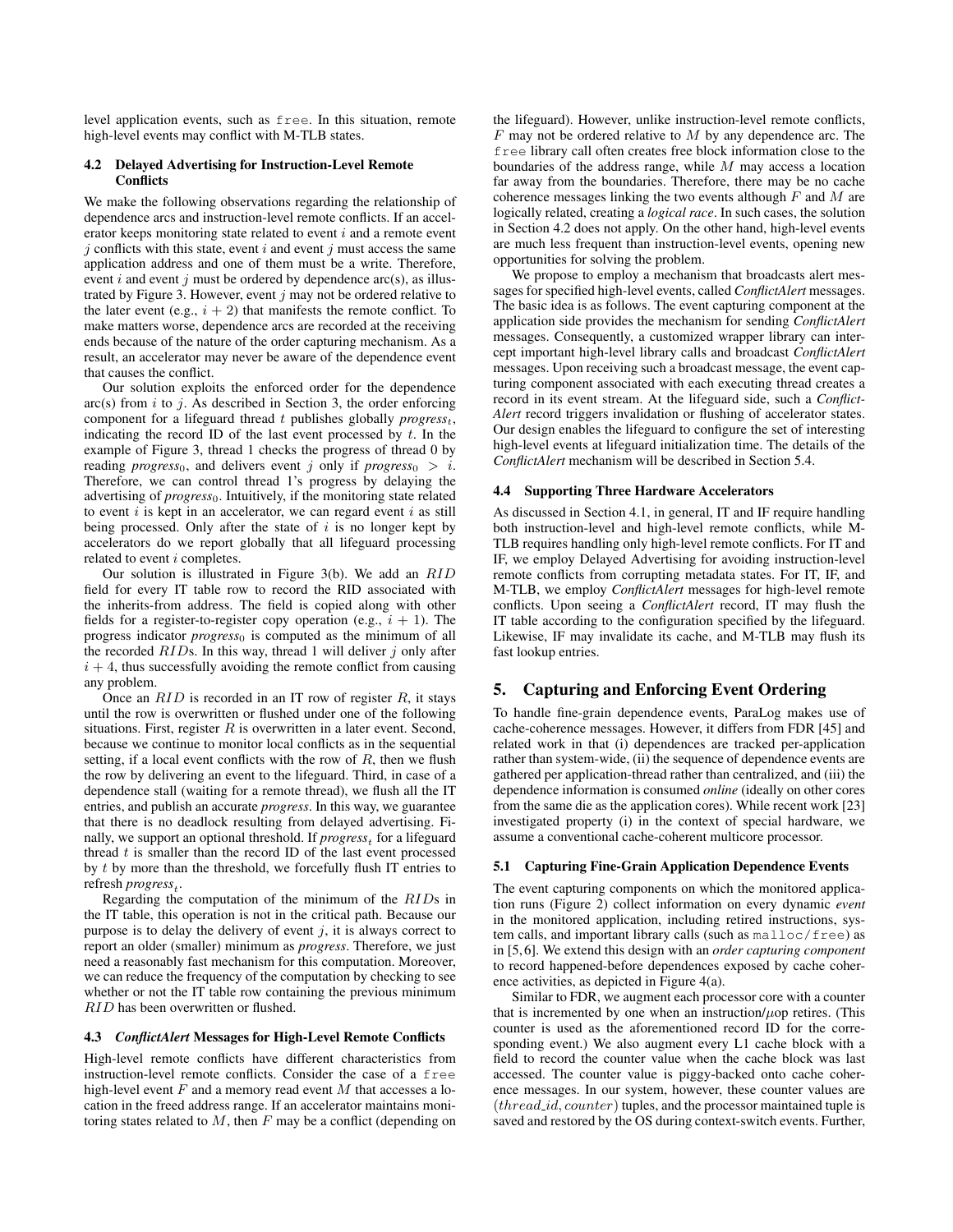

Figure 4. (a) Components for producing dependence arcs. As coherence messages arrive, they may generate dependence arcs, which are associated with pending events. As instructions retire, their associated records are committed to the stream. (b) Components for coordinating consumption of dependence arcs. As events are decompressed from the stream, each is checked if it has an associated dependence arc. If not, it may be dispatched for consumption; otherwise, a check determines if the dependence has been resolved.

the dependence arcs generated by coherence messages are stored into the event stream of the thread running on the core that caused the coherence event. Logically then, at least, the event stream contains both per-thread application operations (e.g. instructions) and per-thread dependence events.

We also consider an alternative design that reduces hardware complexity by not tagging cache blocks; the current per-core counter is (conservatively) sent in coherence messages instead of the more accurate per-cache block counter value of the preceding scheme. Because the per-core counter is often larger than the per-block counter, this may introduce artificial delays in lifeguard processing. However, our results in Section 7 show that the loss in lifeguard performance may be minimal.

## 5.2 Enforcing Event Ordering During Lifeguard Consumption

To see how dependence events are consumed online, assume that the event stream includes a dependence event indicating that application thread  $t$ 's instruction  $i$  happened before application thread  $t'$ 's instruction  $i'$ . In this case, the lifeguard monitoring thread  $t'$  $(i.e., *Lifeguard<sub>t'</sub>*)$  will wait until the lifeguard monitoring thread  $t$  $(i.e., *Lifeguard<sub>t</sub>*)$  has completed its work associated with *i* before *Lifeguard*<sup>t</sup> begins processing i'.

To support the checking of *Lifeguard<sub>t</sub>*'s progress, we propose the hardware coordination mechanism shown in Figure 4(b) and inspired by CNI [24]. The threads share a memory-mapped table of progress counters, indexed by thread id;  $progress<sub>t</sub>$  contains the counter value corresponding to the last advertised progress made by thread  $t$ . Each core maintains a hardware pointer to this table (the *Core Progress Base Register*). When the consumer hardware processes a dependence arc, it extracts the thread id,  $t$ , and counter value, i. Using  $t$  as an offset into the table, the hardware can determine the current counter value for thread  $t$ ,  $progress<sub>t</sub>$ , and determine whether it is greater than  $i$ . If so, the local event is delivered. If not, the consumer spins, re-reading  $progress_t$  periodically, until the desired progress value is reached. A "dependence stall" event is delivered to  $Lifeguard_t$  in the meantime. Note that each core's counter will be maintained on a separate cache line to avoid excessive coherence traffic.

#### 5.3 Enforcing Metadata Access Atomicity

While the mechanism described above ensures that lifeguards will process individual instructions in an order consistent with the monitored application, there is one other synchronization requirement for proper lifeguard execution: we must ensure that concurrentlyexecuting lifeguards do not inadvertently corrupt their metadata due to a lack of mutual exclusion. If we were running the lifeguards on a machine that supported transactional memory [17], this requirement would be trivially satisfied if each lifeguard event handler was executed as a separate transaction. Because hardware transactional memory support is not widely available today (and was not assumed in our experiments), we also need a solution that works on conventional machines.

The good news is that in the simple case where application reads and writes translate only into corresponding reads and writes of the associated metadata by the lifeguard, the event ordering mechanism described in Section 5.2 is sufficient to satisfy all lifeguard synchronization concerns, since the read-after-write (RAW), writeafter-read (WAR), and write-after-write (WAW) dependences for the metadata accesses will already be handled properly by the dependence orders captured from the application. In practice, however, lifeguards may perform not only a read but also a *write* or a *read-modify-write* of metadata in response to an application read. Because cache coherence does not dictate an ordering between application reads on separate processors, their corresponding lifeguard handlers may run concurrently, possibly resulting in simultaneous read-modify-write attempts to the same metadata locations. To prevent these unsafe scenarios from corrupting metadata, we need additional synchronization in certain cases, as discussed below.

Note that another characteristic of metadata can potentially cause a surprising data corruption problem: when the metadata is much smaller than its corresponding application data (e.g., a single bit of metadata tracks a byte of application data), writing to a metadata location may require a read-modify-write to update individual bits within a byte. Hence the seemingly benign case of performing concurrent metadata writes in response to concurrent application writes to separate memory locations  $(A \text{ and } B)$  may cause a data hazard if  $metadata(A)$  and  $metadata(B)$  fall within the same byte (or minimal granularity of data access). We refer to this problem as a *bit-manipulation data race*. Fortunately, we are able to avoid this problem for the lifeguards and architecture we study by mapping the metadata such that whenever  $\mathit{metadata}(A)$ and  $metadata(B)$  fall within the same *byte*, A and B fall within the same *cache line* (and hence any write conflicts across application threads are already captured by the mechanism described in Section 5.2).

In summary, the order-enforcing mechanism described in Section 5.2 automatically guarantees metadata access atomicity with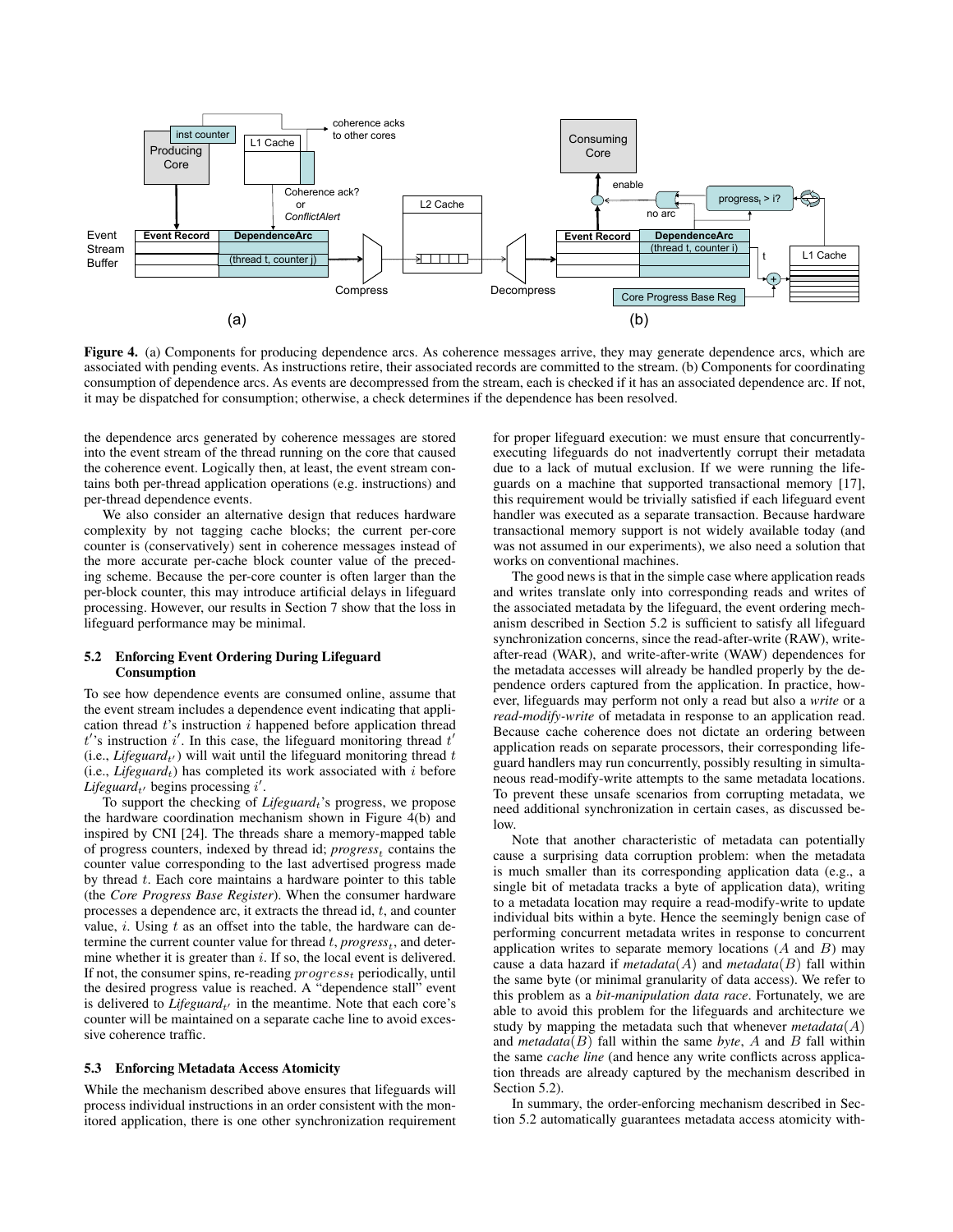out any lifeguard modifications provided that the following three conditions are met:

- 1. there is a one-to-one mapping from application data accesses to lifeguard metadata accesses (e.g., a handler for a write to A accesses only  $metadata(A)$ ;
- 2. application reads translate only into metadata reads; and
- 3. metadata bit-manipulation races are prevented as described above.

Note that conditions 1 and 3 are true for typical lifeguards. Condition 3 is typically satisfied because even if just a single metadata bit is used to track a 4-byte application word, with cache line sizes of 32 bytes or larger, accesses to different cache lines typically result in accesses to different metadata bytes.

Condition 2 is true for a large number of lifeguards, including TAINTCHECK and ADDRCHECK. However, some lifeguards (e.g., the data race detector LOCKSET [37]) violate condition 2: i.e., the lifeguards may perform metadata writes in response to application reads. To avoid potential data races to metadata, the lifeguard developers must use additional software synchronization (e.g., locks) to protect the metadata writes in read handlers. For example, one approach is to divide read handlers into a fast, frequent code segment and a slow, infrequent code segment, where the fast segment performs read-only metadata accesses, while the slow segment may perform read-write metadata accesses. If the slow segment acquired a lock and only performed a single write to metadata, then two read handlers (denoted  $H_a$  and  $H_b$ ) would be properly synchronized, as follows. If both  $H_a$  and  $H_b$  perform writes in the slow segment, then the lock serializes  $H_a$  and  $H_b$ . If  $H_a$  performs reads in the fast segment but  $H_b$  performs a single metadata write to the same location in the slow segment, then  $H_a$  may see the value either before or after it is written by  $H<sub>b</sub>$ , but both values are acceptable because the corresponding application reads are not ordered. Thus, we can use this *synchronization-free fast paths* approach to obtain good performance without sacrificing atomicity.

In practice, we observed that a wide range of lifeguards [29, 30, 32]—including TAINTCHECK—can be easily ported to satisfy these conditions, thereby preserving metadata access atomicity while also achieving reasonably high performance.

#### 5.4 Implementing *ConflictAlert* to Effectively Handle System Calls and Logical Races

We extend the baseline mechanisms described in Section 5.1 to handle cases where dependence arcs are missing: (i) system calls because we do not capture OS kernel activity; and (ii) logical races because such races are not reflected in cache coherence traffic (as described in Section 4.3). Because these high-level application events are infrequent, we propose to implement a message broadcasting mechanism, called *ConflictAlert*, to handle these cases.

The order capturing components provide support for sending and receiving *ConflictAlert* messages. The send action is controlled by software. Note that previous work (e.g., LBA) already provides a way to instrument system calls and important library calls (via a wrapper library) for the purpose of obtaining event records for these high level events. Here, we extend this mechanism to issue requests for sending *ConflictAlert* messages. A *ConflictAlert* message contains information about the related high-level event, including event type and optionally event parameters (e.g., the affected memory range as discussed below). Upon receiving a *ConflictAlert* message, an order capturing component creates a *ConflictAlert* record that contains all the information in the message. A broadcasting message can be sent before (after) a system/library call; we call such a message a *CA-Begin* (*CA-End*) message. Note that these messages act as a serializing event for the issuing thread; it will not proceed past the message send until it receives an acknowledgement from the order-capturing components associated with all the other executing threads.

Handling Logical Races. For high-level events, such as malloc and free, lifeguards often only care about the begin or the end of the events but not both. For example, lifeguards mainly care about the end of malloc and the begin of free. Our solution enables lifeguards to specify which types of high-level events they care about and whether they care about the beginning or ending of such events. The lifeguards can also specify whether a *CA-Begin* or *CA-End* record with a particular event type should invalidate or flush IT, IF, and/or M-TLB. As described in Section 4.3, this will ensure the accelerators correctly handle high-level remote conflicts.

Handling System Calls. For a system call, we typically issue both *CA-Begin* and *CA-End* messages. Because these messages appear in the event streams of all executing threads, lifeguards are able to determine precisely whether a memory access in thread  $t$ occurs before, during, or after a system call issued by thread  $t'$ . Such determinations are important in many lifeguards; for example, ordering memory accesses with respect to read system calls is crucial in TAINTCHECK. Suppose that thread  $t$  issues a memory load from an address that corresponds to a read buffer. If the access occurs after the read, the destination will be tainted; if it occurs before, it may not be. If it is concurrent to the system call, the lifeguard will probably conservatively consider the destination to be tainted and possibly warn of the race condition. To enable the detection of such races, the wrapper library includes memory range information in the *ConflictAlert* messages for appropriate system calls, as discussed next.

Memory Range Parameters. The optional memory ranges associated with *ConflictAlert* messages typically may be calculated from the calling parameters of system/library calls. Given such information, for logical races, accelerators' states can be selectively flushed or invalidated. For system calls, we can use these ranges to detect racing conditions between application threads and the OS kernel.

Race detection can be performed in hardware or software. For hardware-based detection, we add a hardware range table per thread, which is leveraged at the lifeguard side. Upon seeing a *CA-Begin* (*CA-End*) record, the recorded memory range is inserted into (removed from) the table. The table has one entry per core in the system, and always maintains the information for the actively running application threads. Information for threads that are scheduled off can be flushed to memory. Given such a table, the order enforcing component can detect race conditions by checking event records against the table.

## 5.5 Supporting Total Store Ordering (TSO)

In a non-SC memory model, using cache coherence activities to infer the ordering of concurrent events may result in cycles of dependences, thus leading to deadlocks in deterministic replay and when delivering lifeguard events. In this subsection, we describe how we support TSO, overcoming these challenges.

Previous work on deterministic replay provided an extension to handle TSO that records data values when a processor observes a SC-violating behavior [46]. For every pair of  $R \to W$  conflicting instructions where the load violates SC, the corresponding coherence message is not recorded. Instead, the value of the load instruction is saved in the log. This ensures that replay remains deterministic, as the load instruction acquires the correct value from the log. Unfortunately, recording data values is insufficient for parallel monitoring. In TAINTCHECK, for example, the data value alone fails to record the propagation behavior, and hence is insufficient for determining taint status. However, *as long as we ensure that the correct metadata is always available to non-SC reads, our lifeguards remain accurate*.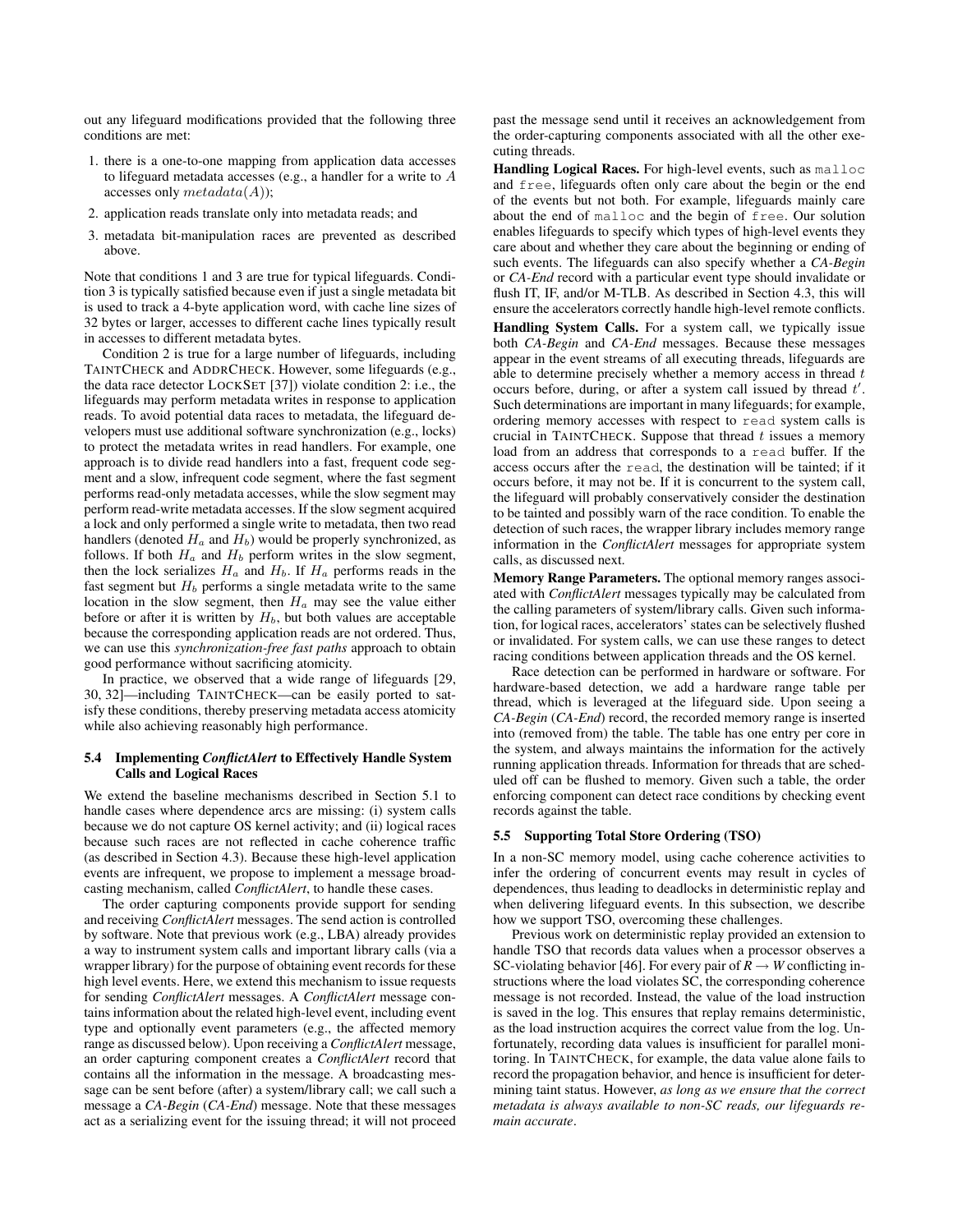

Figure 5. Supporting TSO. (a) An example of accesses that generate a cycle of dependences when coherence activity is used to infer ordering. (b) The contents of the event stream logs with entries for application instructions and annotations. (c) Actions taken by the lifeguards when processing their respective logs.

|                       |                                                              |                          | Table 1. Experimental Setup |                       |       |
|-----------------------|--------------------------------------------------------------|--------------------------|-----------------------------|-----------------------|-------|
|                       | Simulator description                                        |                          |                             |                       |       |
|                       | Simulator                                                    | Virtutech Simics 3.0.22  |                             | <b>Benchmarks</b>     | Input |
|                       | Extensions                                                   | Log capture and dispatch |                             | <b>barnes</b>         | 16K1  |
|                       | Target OS                                                    | Fedora Core 5 for x86    |                             | ocean                 | Grid  |
|                       | Cache simulation                                             | g-cache module           |                             | lu                    | Matri |
| Simulation parameters |                                                              |                          |                             | fmm                   | 3276  |
| Cores                 | 2, 4, 8, 16 cores, 1 GHz clock cycle, in-order scalar, 65nm  |                          |                             | radiosity             | Base  |
| Private L1-I          | 64KB, 64B line, 4-way assoc, 1-cycle access lat., LRU        |                          |                             | blackscholes          | simla |
| Private L1-D          | 64KB, 64B line, 4-way assoc, 2-cycle access lat., LRU        |                          |                             | fluidanimate          | simla |
| Shared L <sub>2</sub> | 2MB, 4MB, 8MB, 64B line, 8-way, 6-cycle access lat., 4 banks |                          |                             | swaptions             | simla |
| Main Memory           | 90-cycle latency                                             |                          |                             | Compiled for x86, pth |       |
| Log buffer            | 64KB, assuming 1B per compressed record [4]                  |                          |                             |                       |       |

| barnes                                               | 16K bodies               |  |  |  |
|------------------------------------------------------|--------------------------|--|--|--|
| ocean                                                | Grid size: 258 x 258     |  |  |  |
| lu                                                   | Matrix size: 1024 x 1024 |  |  |  |
| fmm                                                  | 32768 particles          |  |  |  |
| radiosity                                            | Base problem: -room      |  |  |  |
| blackscholes                                         | simlarge                 |  |  |  |
| fluidanimate                                         | simlarge                 |  |  |  |
| swaptions                                            | simlarge                 |  |  |  |
| Compiled for x86, pthread synchronization primitives |                          |  |  |  |
|                                                      |                          |  |  |  |

Our TSO solution enables us to reverse non-SC  $R \rightarrow W$  arcs to become SC  $W \rightarrow R$  arcs, enabling forward progress. We identify all the pairs of  $R \rightarrow W$  conflicting instructions where the load violates SC, as proposed in [46]. The idea is that for each such arc from thread  $\hat{t}$  to thread  $t^{\prime}$ , we require the lifeguard thread  $t^{\prime}$  (for the writer) to create a copy of the previous metadata to be accessed by lifeguard thread  $t$ . When lifeguard thread  $t$  sees such an arc, it requests a copy of the correct metadata before analyzing the read event. In other words, we require lifeguard threads to create temporary versioned metadata for dealing with non-SC behaviors.

To implement this, at the application side, we do not record the  $R \rightarrow W$  dependence. We create a version for the access by combining thread IDs with the current event record ID at thread  $t$ . Thread  $t$ records a "consume version" record in its event stream. The version number is piggy-backed with cache coherence messages (e.g., with the ack to a cache invalidation request). Upon seeing the version number, thread  $t'$  records a "produce version" record in its event stream.

Figure 5 shows the scheme as it affects (a) the application, (b) the event stream (log) and (c) the lifeguard, all under TSO. In Figure  $5(a)$  we observe a memory ordering of  $0000$ , a non-SC cycle. Specifically, thread 0 reads address B first. Later, thread 0 receives an invalidation for address B. Hardware at the core where thread 0 runs identifies the potential dependence cycle, and includes in the coherence reply message a request for generating a version  $(<0,2>)$  of metadata for address B. Additionally, the event record for  $Rd(B)$  is annotated with the version  $(<0,2>)$  of metadata the lifeguard should read before processing. The order capturing hardware at the core where thread 1 runs receives the version number in the coherence message and discards the dependence. Instead, it inserts an annotation before the event record for the Wr(B) instruction so the lifeguard generates the versioned metadata for address B before overwriting metadata. The event streams for threads 0 and

1 appear in Figure 5(b). Figure 5(c) shows the lifeguards processing their event streams. Lifeguard 0 generates versioned metadata for address A, processes  $Wr(A)$ , waits for the versioned metadata for address B to be generated, and then processes Rd(B). The *R*  $\rightarrow$  *W* dependence has logically been inverted, but the two lifeguard threads remain correct.

Hardware Accelerators Revisited. Some of the accelerators described in Section 4 require slight modifications to work in a TSO environment. Specifically, both IT and IF are unable to differentiate among different versions of the same memory location. We solve this problem by always delivering both the event that accesses versioned metadata, as well as any pending state that inherits/caches status of the same address. Given that the number of pairs of accesses from different threads that violate SC semantics is low [15], we expect this solution to be the most simple and efficient.

# 6. Experimental Setup

Simulation Setup. We use the Simics [43] full-system simulator to model different configurations of sequentially consistent sharedmemory CMP systems. We extend Simics with log record capture and event dispatch support. We assume a dependence tracking mechanism based on RTR [46], modified as described in Section 5.1. Table 1 shows the simulation parameters, where all are modeled under the same technology (65nm). Every benchmark is run with 2, 4 and 8 application threads on a 4-core, 8-core, 16-core machine, respectively, devoting half of the cores to the application and half to the lifeguards. We simulate a two-level cache hierarchy with private, split L1 caches and a shared, unified, and inclusive L2. L1 parameters are maintained constant across configurations, while for L2 we alter only the size as the number of cores increases in the system. Associativity, access latencies, line size and num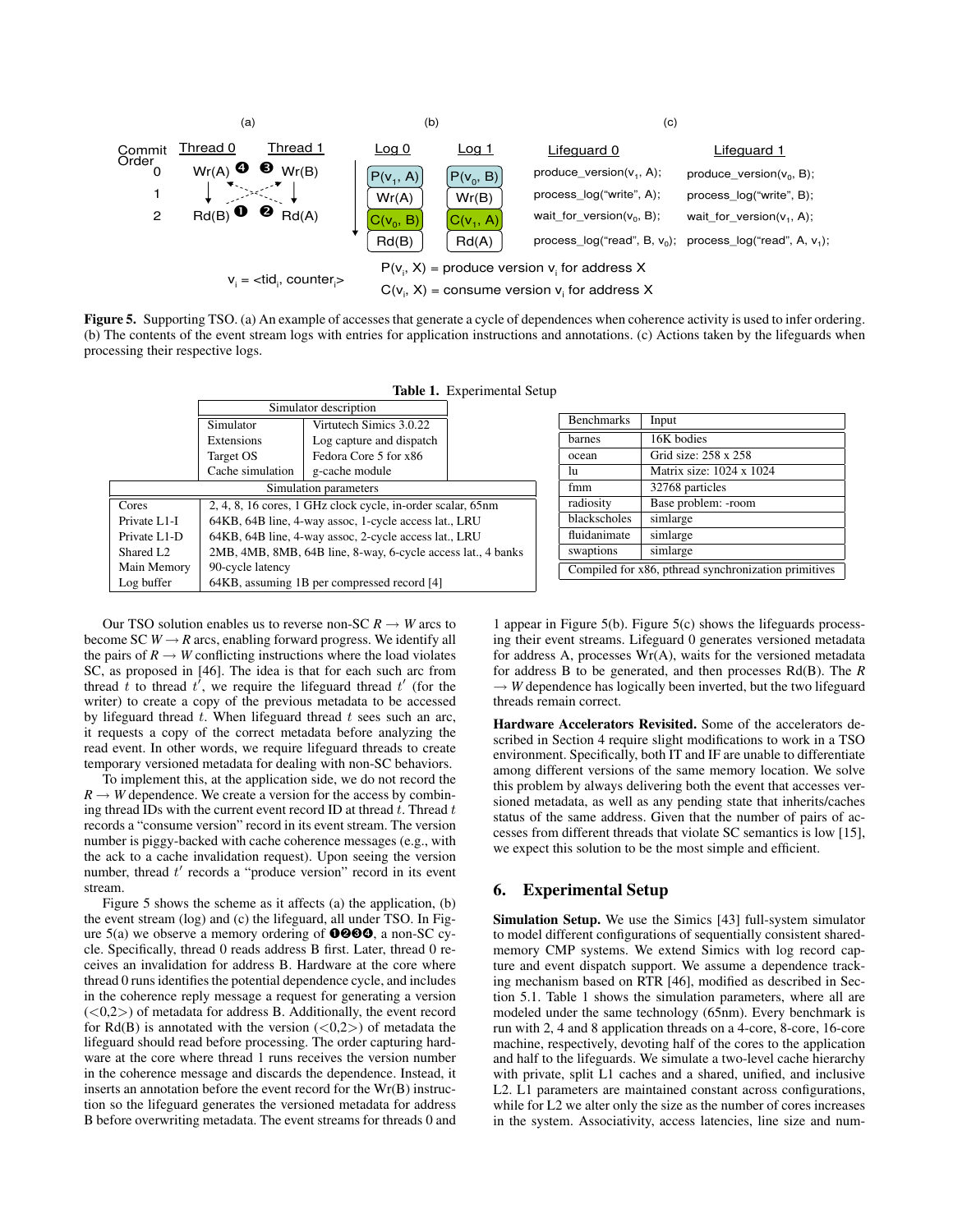ber of banks utilized are provided by CACTI [19], as an optimum configuration for the specific cache size.

Benchmarks. We choose a diverse set of CPU-intensive parallel benchmarks to "stress test" instruction-grain monitoring. We include benchmarks from the SPLASH-2 [44] benchmark suite, as well as from the recently released PARSEC [1] suite. Specifically for PARSEC, we chose the benchmarks for which (i) the exact number of generated threads can be controlled by an input parameter and (ii) the runtime is not prohibitively long. Although our proposed technique is not limited by the number of threads running on the system, it becomes complicated to identify bottlenecks on the system, and report performance, when there are more application and lifeguard threads than available cores. Table 1 shows the benchmarks used to evaluate our system, along with their corresponding input parameters.

Performance Measurements. For every CMP configuration, we run every benchmark alone in the system, with monitoring turned off. We perform functional simulation of the whole system and its cache hierarchy, taking periodic checkpoints of the system state. In parallel with the functional simulation, a log of the application is produced for every interval between two checkpoints, and saved in the local disk. A native version of the lifeguard we want to simulate consumes each log in order to produce the metadata state at the beginning of every interval. To take performance measurements, we focus on the checkpoints that include the parallel phase of the application, and we report results only for this phase. We first load a checkpoint and instantiate the lifeguard we want to simulate. We initialize the metadata state and start functional simulation of the system in order to warm up the lifeguards' L1 data caches. L1 data caches for the cores that run application threads are already warm due to the functional simulation of the first step. After the warming up window, we turn on detailed performance simulation and run for a given timing window.

Although functional warming of caches is not always safe, we are confident that lifeguards' L1 data cache states are warmed up during performance measurements for two reasons: (i) the ratio of metadata size per application byte is small (in our case 1 or 2 bits per byte), resulting in much smaller working sets; and (ii) the measured lifeguard miss rates are consistently 10 to 100 times lower than application miss rates. Even if our approach were not accurate enough, this would only result in having a slow lifeguard, which would make our performance results pessimistic.

Lifeguard Implementation. To evaluate the performance of our approach, we implemented a parallel version of TAINTCHECK [32] and a parallel version of ADDRCHECK [28]. Both of the lifeguards require instruction-grain monitoring, while utilizing the full set of accelerators studied. For performance reasons, we modified TAINTCHECK to associate 2 metadata bits per application byte, so that frequent cases (application reads/writes 1 word/double) can be handled efficiently (lifeguard reads/writes 1 byte/word), while ADDRCHECK associates 1 metadata bit per application byte. The metadata for both lifeguards are organized in a two-level data structure. The first level is a pointer array, pointing to chunks of metadata in the second level. The higher part of the application effective address is used to index the first level table, while the second part indexes the metadata chunk. This organization saves space, because a chunk is allocated only when the corresponding virtual space is used by the application. TAINTCHECK requires the ordering (outcome) of all the application data races, as well as correct ordering for all the high level events. Because TAINTCHECK maps application reads to metadata reads and applications writes to metadata writes, no special synchronization mechanism is required by lifeguard threads apart from the ordering provided by the dependence arcs that are already included in the log. ADDRCHECK requires only the correct ordering of all the high-level events of the allocation library with respect to the rest of the application activity. Because ADDRCHECK maps application reads and writes to metadata reads, no other synchronization mechanism is required, apart from the ordering provided by the *ConflictAlert* messages already included in the log.

# 7. Experimental Evaluation

We begin our evaluation of online parallel monitoring by examining its impact on overall execution time. Figure 6 shows three different cases: (i) the application without any monitoring (NO MONITOR-ING), (ii) the state-of-the-art approach of timeslicing the application threads onto one processor and performing the lifeguard analysis on another processor (TIMESLICED MONITORING), and (iii) our technique (PARALLEL MONITORING). The x-axis indicates the number of application threads for each benchmark, ranging from one (i.e. sequential execution) to eight. Note that for  $k$  application threads, the NO MONITORING, TIMESLICED MONITORING, and PARALLEL MONITORING cases run on  $2k$ , 2, and  $2k$  cores, respectively. The y-axis shows execution time normalized to the application running sequentially without monitoring. (Recall that the application stalls whenever the circular log buffer is full, and hence the execution times for the application and lifeguard are the same.) Both the TIMESLICED and PARALLEL monitoring schemes use lifeguard accelerators (the former requires only the sequential versions [5, 6]). ADDRCHECK utilizes the Metadata TLB and the Idempotent Filters accelerators, while TAINTCHECK the Metadata TLB and the Inheritance Tracking ones.

We organize our evaluation following this approach  $(k$  application threads on  $2k$  cores), as a way to isolate the slowdown induced by monitoring, while maintaining the number of application threads constant (*Constant-Application-Size*). However, this assumes there are always cores available for lifeguard threads to run on. A *Constant-Resource* comparison, where k lifeguard and application threads *in total* run on k cores, would be appropriate to show the opportunity cost of using cores for monitoring, although it would make it hard to identify sources of overhead. We present and discuss our results in the rest of the section under the *Constant-Application-Size* approach. Data for the *Constant-Resource* approach can be found in Figure 6, by comparing the 2kthreaded NO MONITORING case against the k-threaded PARAL-LEL MONITORING case (although this comparison is not discussed here).

As we see in Figure 6, our PARALLEL MONITORING approach is dramatically faster than today's TIMESLICED approach, enabling TAINTCHECK to achieve speedups ranging from 1.5X–4.1X with two application threads (roughly twofold on average), and speedups ranging from 5.3X–85X with eight application threads (roughly 24X on average). ADDRCHECK also achieves similar speedups ranging from 1.4X–3.1X for two threads (2.2X on average), and 5.7X–126X for eight threads (36X on average). This result is not surprising: our PARALLEL approach achieves these speedups relative to TIMESLICED because it can take advantage of the parallel hardware threads on the CMP (as well as additional cache space, which causes some superlinear effects) to accelerate both the application and the lifeguard. Clearly this is a large improvement over the state-of-the art.

Understanding Overheads. Another interesting question is how PARALLEL MONITORING compares with NO MONITORING. As we see in Figure 6 and in Figure 7, the relative slowdown when we add PARALLEL MONITORING (given a fixed number of application threads) is less than 1.5X in the majority of cases for TAINT-CHECK. (In LU and OCEAN, it is less than 1.15X.) These numbers are consistent with the relative slowdowns observed in our earlier study [5, 6] for TAINTCHECK running on sequential applications.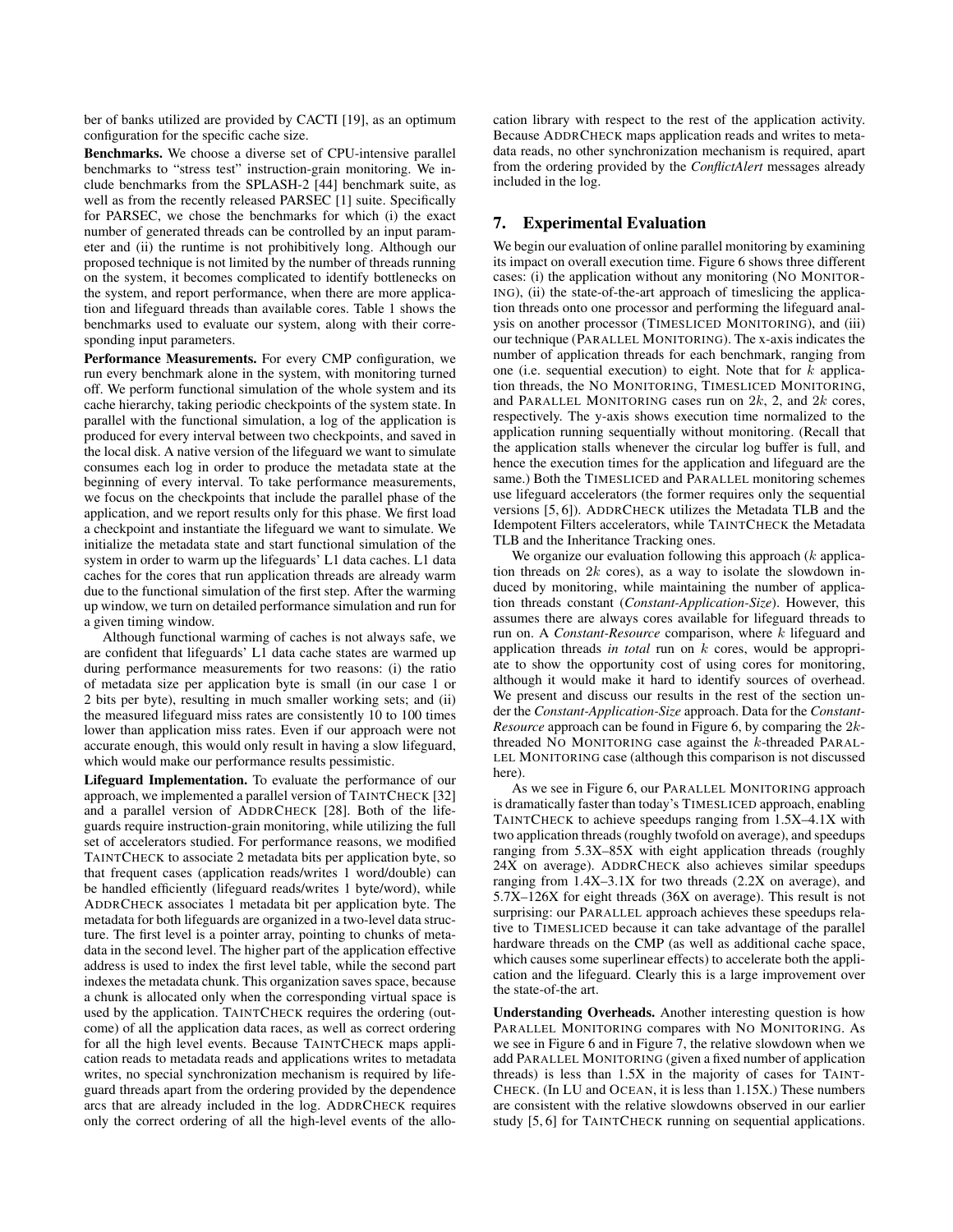

Figure 6. Execution time for PARALLEL and TIMESLICED monitoring schemes for 1, 2, 4 and 8 application threads. The execution time for the application alone is also shown (for 2, 4, 8 and 16 threads).



Figure 7. Performance slowdown for 1, 2, 4 and 8 application threads when PARALLEL monitoring is enabled on the system. Slowdown for every configuration is normalized with respect to the application with the same number of threads running alone on the system. The case with 1 application thread is identical with the one from figure 6.

Furthermore, ADDRCHECK does not incur any practical overhead in the majority of the cases  $(< 10\%)$ , and almost in all the cases the overhead is less than 20%, with the exception of SWAPTIONS that we will discuss shortly.

To provide more insight on these slowdowns, Figure 7 breaks down the time into three components: time spent doing *useful work*, time spent *stalled waiting for data dependences* from other lifeguard threads, and time spent *stalled waiting for the application* to produce events in the log. The latter category indicates that there are bursts of time when the lifeguard catches up with the application. The WAITING FOR DEPENDENCE category indicates that event ordering across the lifeguards is having an impact on their performance; we observe this with 4 and 8 threads in SWAPTIONS, and (to a lesser extent) with 8 threads in BARNES.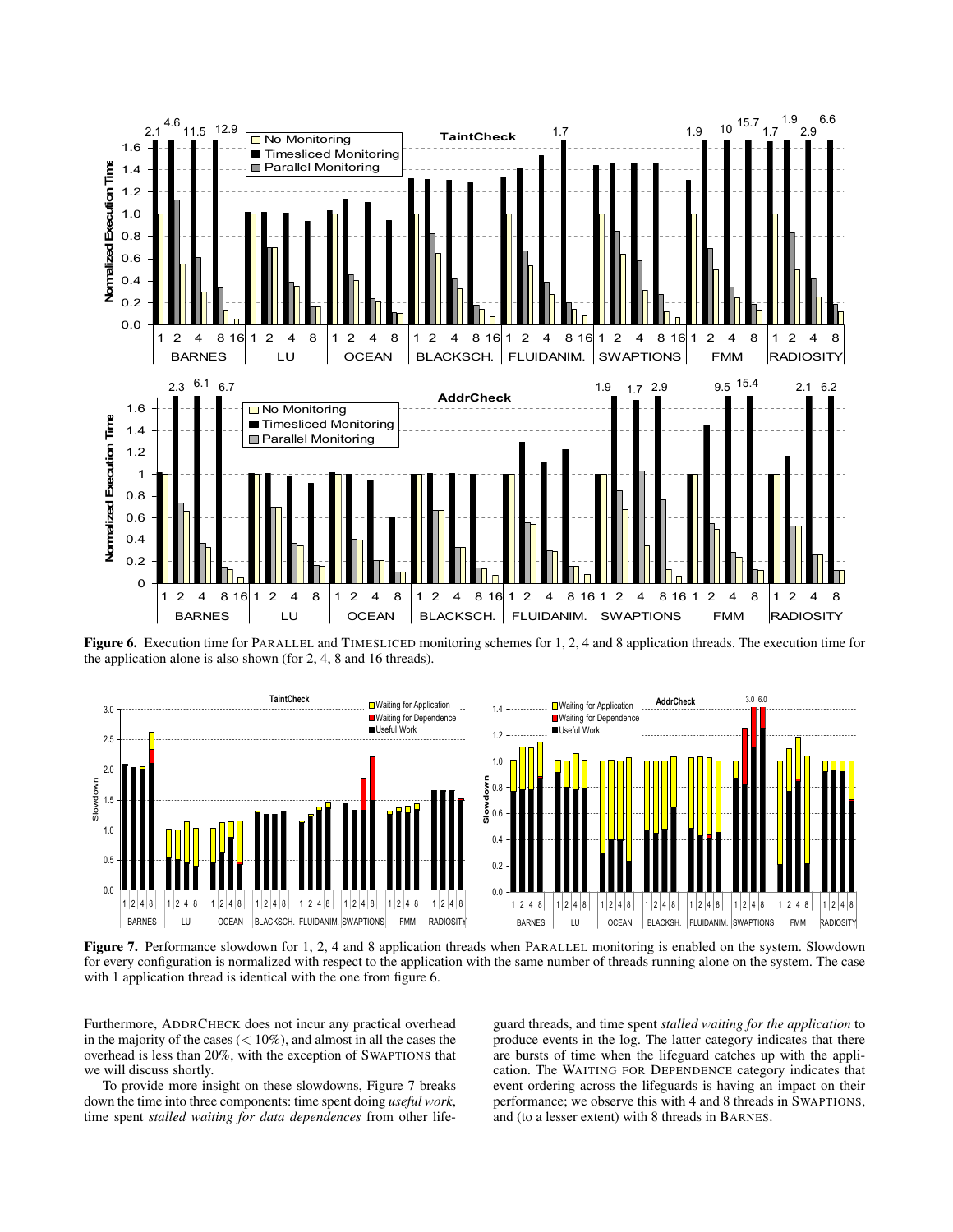

Figure 8. Variations of the PARALLEL scheme design with 8 application threads, normalized to NO MONITORING with 8 threads.

As we see in Figure 7, TAINTCHECK slows down BARNES by a factor of 2X simply because the lifeguards are busy performing useful analysis work. Lifeguards perform different amounts of work for different types of instructions, and the mixture of instructions in BARNES (which does significant pointer chasing) happens to invoke more expensive lifeguard processing than in LU and OCEAN (which are matrix-oriented). SWAPTIONS, on the other hand, has a much higher frequency of remote conflicts than the other applications, and therefore the lifeguard threads spend more of their time stalled waiting for other lifeguard threads to catch up. We observe that the median stall time for one of these lifeguard synchronization events is over 500,000 cycles, which is surprisingly large. Interestingly, this large latency is *not* caused by a chain of stalls (e.g., THREAD A waits for THREAD B, which is in turn waiting for THREAD C, etc.). Instead, the problem is simply load imbalance within the lifeguards due to the combination of point-topoint synchronization and static assignment of work across lifeguard threads. To reduce this source of overhead, we would need a mechanism for *work stealing* across lifeguard threads, which may be possible using techniques proposed by Ruwase *et al.* [36] and Nightingale *et al.* [33].

On the other hand, ADDRCHECK tends to be less costly than TAINTCHECK, mostly because it needs to process a narrower set of instructions (only memory accesses to the heap). This has the immediate result of the lifeguard spending a big part of its execution waiting for the application to produce events in the log. Out of all the benchmarks, SWAPTIONS is again the one penalized the most due to ordering from conflicting accesses in the application and *ConflictAlert* messages from the consecutive allocations and deallocations of memory from the application threads. Specifically, we measured that throughout the execution of its parallel section, SWAPTIONS performs approximately 450K pairs of allocations and frees, for which a pair of *ConflictAlert* messages is generated for every call. However, every pair of *ConflictAlert* messages is translated to a barrier at the lifeguard side and corresponds to a conservative solution for all the lifeguard threads to stall until the metadata state is updated after every malloc/free. We also observed that 1/3 of all allocations request at most 64 bytes of memory (1 cache block), 2/3 of all allocations request at most 32 cache blocks and *no* allocations request more than 128 cache blocks. An alternative to the *ConflictAlert* mechanism for small allocations would be to induce dependence arcs by touching the allocated/freed cache blocks within the allocation library. This could enable lifeguard threads not interested in these blocks to proceed without stalling.

Impact of Lifeguard Accelerators. To quantify the performance benefit of our lifeguard accelerators (described earlier in Section 4), Figure 8 shows the slowdown—relative to the application running with 8 threads and no monitoring—of the PARALLEL MONITOR- ING case without and with acceleration, for our two lifeguards. Specifically for ADDRCHECK we observe that accelerators have a large impact on the "heavy" benchmarks (e.g., BARNES) and achieve a speedup of 3.4X–1.13X (no practical speedup for LU and FMM that have less than 1% overhead). For TAINTCHECK, compare the height of the leftmost and rightmost bars for each application in Figure 8. As we see in the figure, lifeguard acceleration has a large impact on performance for all the benchmarks, resulting in speedups ranging from 2X (BARNES) to 10X (LU).

Impact of Aggressive Dependence Reduction. In our experiments so far, we have assumed an aggressive design for eliminating unnecessary dependence arcs, similar to FDR [45]. One interesting question is how much performance would we sacrifice with a less aggressive scheme that requires less hardware. In particular, we consider a design that maintains only one full (64-bit) timestamp per processor (as opposed to one timestamp per cache block, as in FDR [45]). The performance of this less-aggressive case is shown for TAINTCHECK only as the center bar for each application in Figure 8. Comparing these center bars with the rightmost bars, we observe that for most applications, the performance loss of the lessaggressive scheme is relatively small. One reason why this is true is that most of the time when a lifeguard encounters an incoming dependence arc, the dependence has already been satisfied. Hence in many cases, the dependences that are being eliminated under aggressive dependence reduction were not causing expensive stalls in the first place. For a group of dependences between a pair of threads that occur close together in time, it is likely that only one expensive stall will occur for the entire group; hence reducing some of these dependences is of little consequence. The performance impact of the less-aggressive design is more noticeable in BARNES and SWAPTIONS, which are the two applications that do spend a noticeable amount of time stalling on inter-thread dependences. In summary, although aggressive dependence reduction shows benefits in some cases, a less aggressive design also appears to be a viable design option.

## 8. Conclusions

This paper presents the first design of a general-purpose online monitoring platform that supports fast parallel monitoring of multithreaded parallel applications. To obtain fast monitoring, we successfully parallelize the three hardware accelerators in [6], overcoming a variety of challenges. Our simulation results of a 16-core CMP demonstrate that: (i) our parallel accelerators improve performance by 2–9X and 1.13–3.4X for the TAINTCHECK and AD-DRCHECK lifeguards, respectively; (ii) we are 5–126X faster than the time-slicing approach required by existing techniques; and (iii)